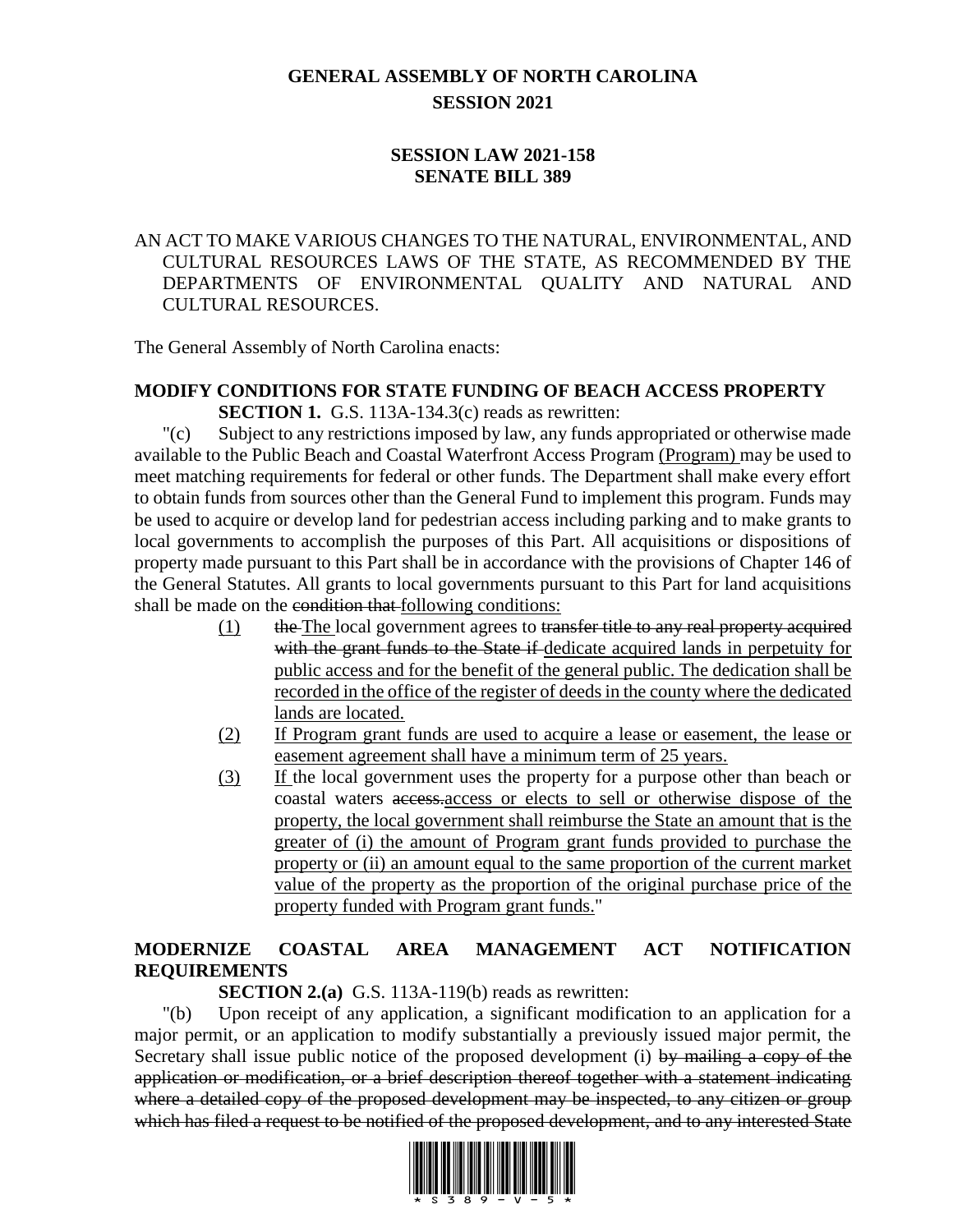agency; (ii) with the exception of minor permit applications, by posting or causing to be posted a notice at the location of the proposed development stating that an application, a modification of an application for a major permit, or an application to modify a previously issued major permit for development has been made, where the application or modification may be inspected, and the time period for comments; and  $\overline{(\mathbf{iii})}$  (ii) with the exception of minor permit applications, by publishing notice of the application or modification at least once in one newspaper of general circulation in the county or counties wherein the development would be located at least 20 days before final action on a major permit or before the beginning of the hearing on a permit under G.S. 113A-122. The notice shall set out that any comments on the development should be submitted to the Secretary by a specified date, not less than 15 days from the date of the newspaper publication of the notice or 15 days after mailing of the mailed notice, whichever is later."

#### **SECTION 2.(b)** G.S. 113A-124(a) reads as rewritten:

…

"(a) The Secretary shall have the following additional powers and duties under this Article:

> (3) To keep a list of interested persons who wish to be notified of proposed developments and proposed rules designating areas of environmental concern and to so notify these persons of such proposed developments by regular mail. A reasonable registration fee to defray the cost of handling and mailing notices may be charged to any person who so registers with the Commission. …."

**SECTION 2.(c)** This section is effective July 1, 2021, and applies to permit applications received on or after that date.

### **COASTAL AREA MANAGEMENT ACT PERMIT THIRD-PARTY APPEAL REVIEW TIME LINE**

**SECTION 3.(a)** G.S. 113A-121.1(b) reads as rewritten:

"(b) A person other than a permit applicant or the Secretary who is dissatisfied with a decision to deny or grant a minor or major development permit may file a petition for a contested case hearing only if the Commission determines that a hearing is appropriate. A request for a determination of the appropriateness of a contested case hearing shall be made in writing and received by the Commission within 20 days after the disputed permit decision is made. A determination of the appropriateness of a contested case shall be made within 15 30 days after a request for a determination is received and shall be based on whether the person seeking to commence a contested case:

- (1) Has alleged that the decision is contrary to a statute or rule;
- (2) Is directly affected by the decision; and
- (3) Has alleged facts or made legal arguments that demonstrate that the request for the hearing is not frivolous.

If the Commission determines a contested case is appropriate, the petition for a contested case shall be filed within 20 days after the Commission makes its determination. A determination that a person may not commence a contested case is a final agency decision and is subject to judicial review under Article 4 of Chapter 150B of the General Statutes. If, on judicial review, the court determines that the Commission erred in determining that a contested case would not be appropriate, the court shall remand the matter for a contested case hearing under G.S. 150B-23 and final decision on the permit pursuant to G.S. 113A-122. Decisions in such cases shall be rendered pursuant to those rules, regulations, and other applicable laws in effect at the time of the commencement of the contested case."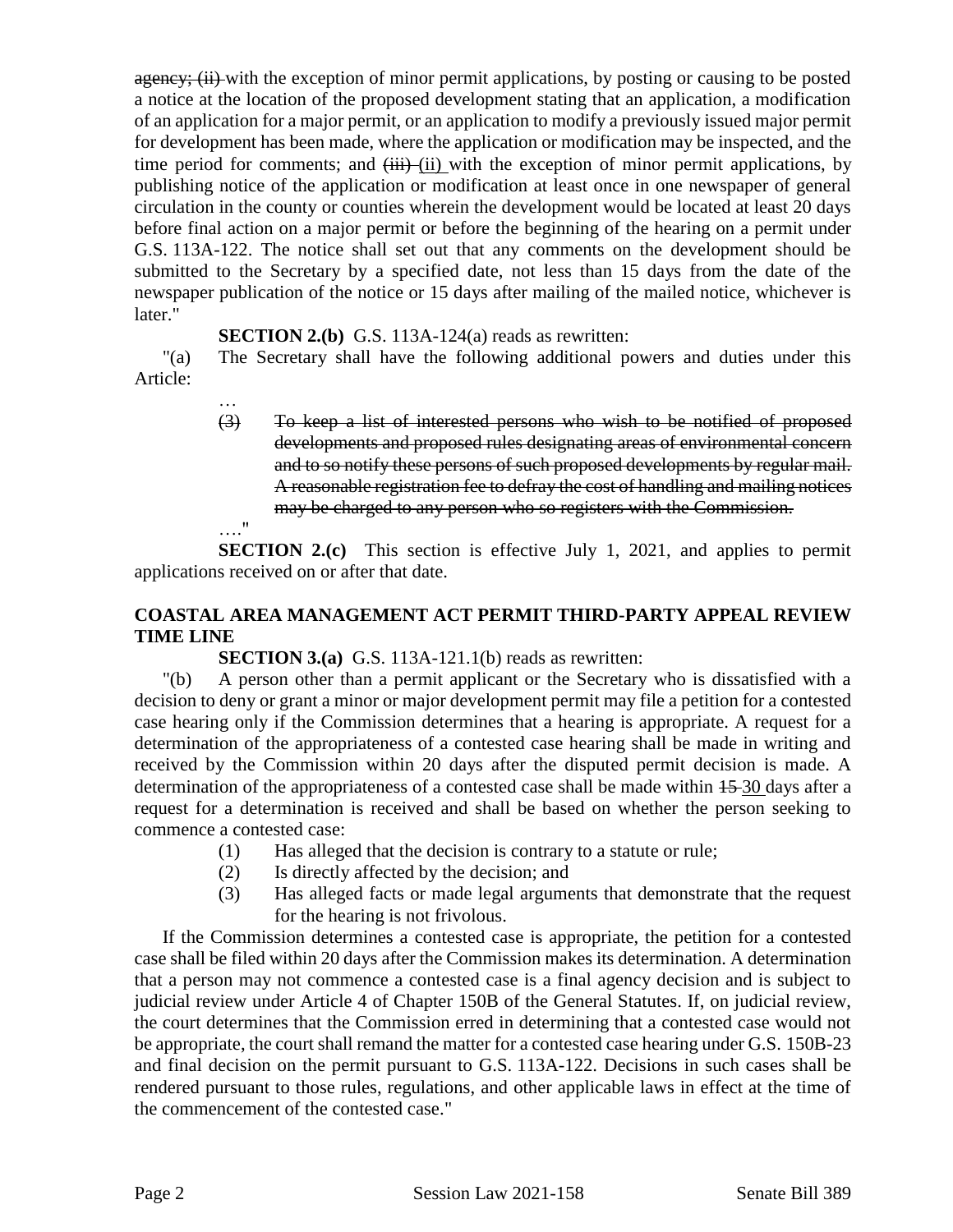**SECTION 3.(b)** This section becomes effective October 1, 2021, and applies to requests for determination of appropriateness received by the Coastal Resources Commission on or after that date.

### **STORMWATER PROGRAM AMENDMENTS**

…

…

**SECTION 4.(a)** G.S. 143-214.7 reads as rewritten:

#### "**§ 143-214.7. Stormwater runoff rules and programs.**

(b4) New stormwater permits and stormwater permits that are reissued due to transfer, modification, or renewal shall require the permittee to submit an annual certification on the project's conformance with permit conditions. The annual certification shall be completed by the permit holder or their designee. The Department shall not require the annual certification to be completed by another party besides the permit holder or their designee. The Department shall provide an electronic means of submittal for the permit holder or their designee to satisfy the annual certification requirement. The addition of annual certification requirements to an existing permit or certification shall not be considered to be a new or increased stormwater control.

(c5) The Department may transfer a permit issued pursuant to this section without the consent of the permit holder to or of a successor-owner of the property on which the permitted activity is occurring or will occur as provided in this subsection:

- (1) The Department may transfer a permit if require the submittal of an application for a permit transfer when all of the following conditions are met:
	- a. The successor-owner of the property submits to the Department a written request for the transfer of the permit.

#### b. The Department finds all of the following:

1.a. The permit holder is one of the following:

- I.1. A natural person who is deceased.
	- H.2. A partnership, limited liability corporation, corporation, or any other business association that has been dissolved.dissolved, has completed the winding up of the business as required by law or equity, and does not have a successor-in-interest to the permit.
- III.3. A person or entity who has been lawfully and finally divested of title to the property on which the permitted activity is occurring or will occur.occur through foreclosure, bankruptcy, or other legal proceeding.
- IV.4. A person or entity who has sold the property on which the permitted activity is occurring or will occur.
- b. The successor-owner is one of the following:
	- 2.1. The successor-owner holds A person or entity holding title to the property on which the permitted activity is occurring or will occur.
	- 3.2. The successor-owner is the sole-The claimant of the right to engage in the permitted activity.
	- 3. An association, as defined in G.S. 47C-1-103 or G.S. 47F-1-103.
	- 4. Any other natural person, group of persons, or entity deemed appropriate by the Department to operate and maintain the permit.
- 4.c. There will be no substantial change in the permitted activity.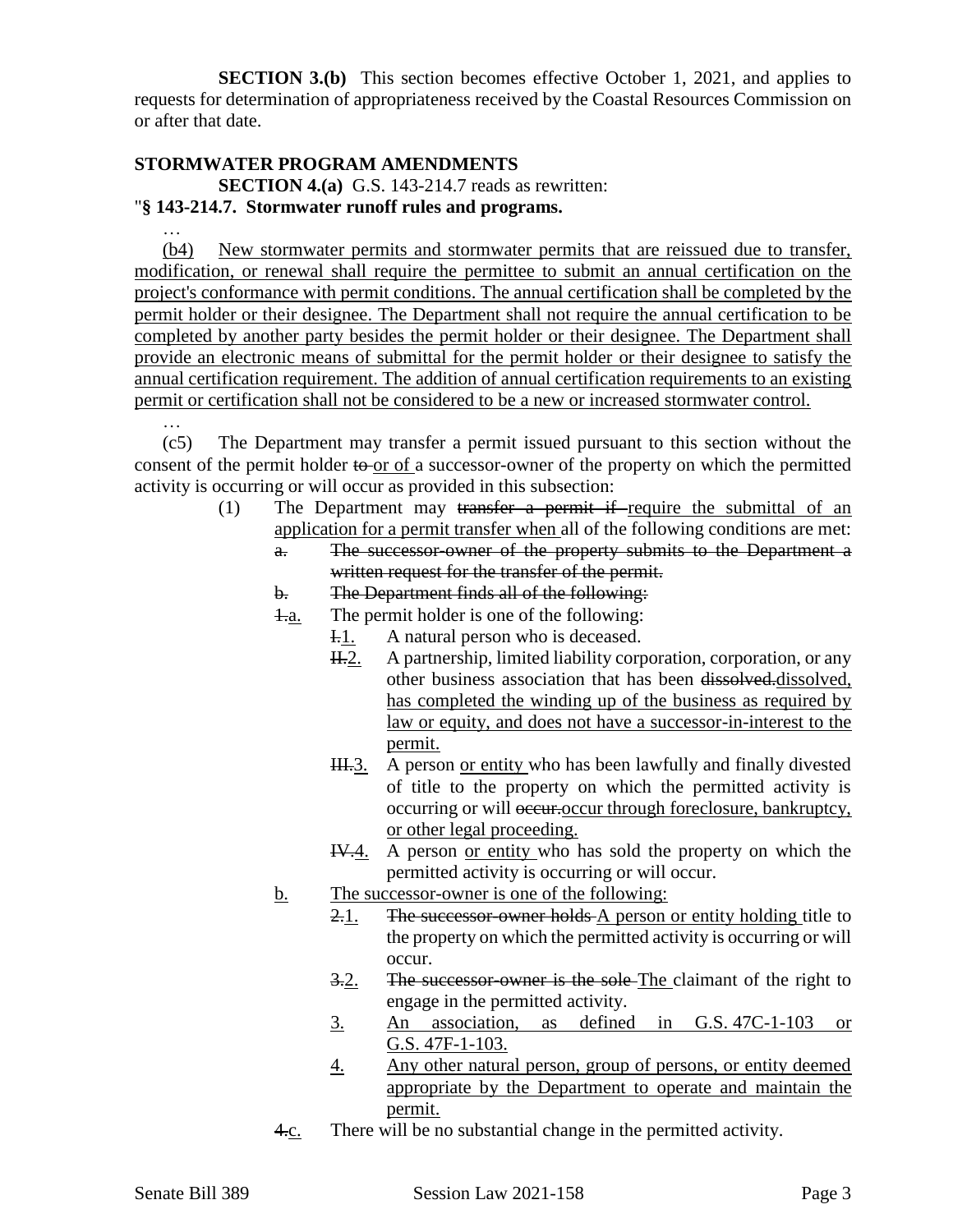- (1a) The permit transfer application shall be submitted jointly by the permit holder and the successor-owner except that the successor-owner may solely submit the application in any of the following circumstances:
	- a. The permit holder is a natural person who is deceased or is a business association that is described by sub-sub-subdivision (1)a.2. of this subsection.
	- b. The successor-owner requests that the Department accept the application without the signature of the permit holder.
- (1b) When the permit transfer conditions set forth in subdivision (1) of this subsection are met on or after July 1, 2021, the Department shall require that a permit transfer application be submitted within 90 days.
- (1c) When the permit transfer conditions set forth in subdivision (1) of this subsection were met prior to July 1, 2021, the Department may request a permit transfer application at any time after determining that the permit transfer conditions have been met and may require this application be submitted within 180 days of the request. Where a permit holder can demonstrate to the Department that the activity on the property was in substantial compliance with its permit in the period either 12 months immediately before or after the conditions of subdivision (1) of this subsection were met, then the requirements included in subdivision (1d) of this subsection shall be the sole responsibility of the successor-owner.
- (1d) If the activity on the property does not conform to the approved plans and permit conditions, then the permit transfer application shall include one of the following:
	- a. A written schedule of actions to bring permitted activities into compliance with the approved plans and permit conditions within one calendar year.
	- b. If there has been or will be a modification to the permitted activity, an application for a permit modification. For low density permits, the permit modification application may include a request for an updated built-upon area limit pursuant to subsection (c6) of this section.
- (1e) If the permit holder is a person or entity described in sub-sub-subdivision (1)a.4. of this section, or if the permit holder is the declarant of a condominium or a planned community and the successor-owner is an association as described in sub-sub-subdivision (1)b.3. of this section, the permit holder shall be responsible for satisfying the requirements of subdivision (1d) of this section and for bringing the property into substantial compliance with the approved plans and permit conditions before the permit is transferred.
- (2) The permit holder shall comply with all terms and conditions of the permit until such time as the permit is transferred.
- (3) The successor-owner shall comply with all terms and conditions of the permit once the permit has been transferred.
- (4) Notwithstanding changes to law made after the original issuance of the permit, the Department may-shall not impose new or different terms and conditions in the permit design standards on the project without the prior express consent of the successor-owner.

(c6) With respect to low density permits issued prior to January 1, 2017, that have exceeded a permitted built-upon area limit, the permittee may submit an application for a permit modification that limits built-upon area to the current level. If this request is granted, then the Department shall reissue the permit with an updated built-upon area limit as follows: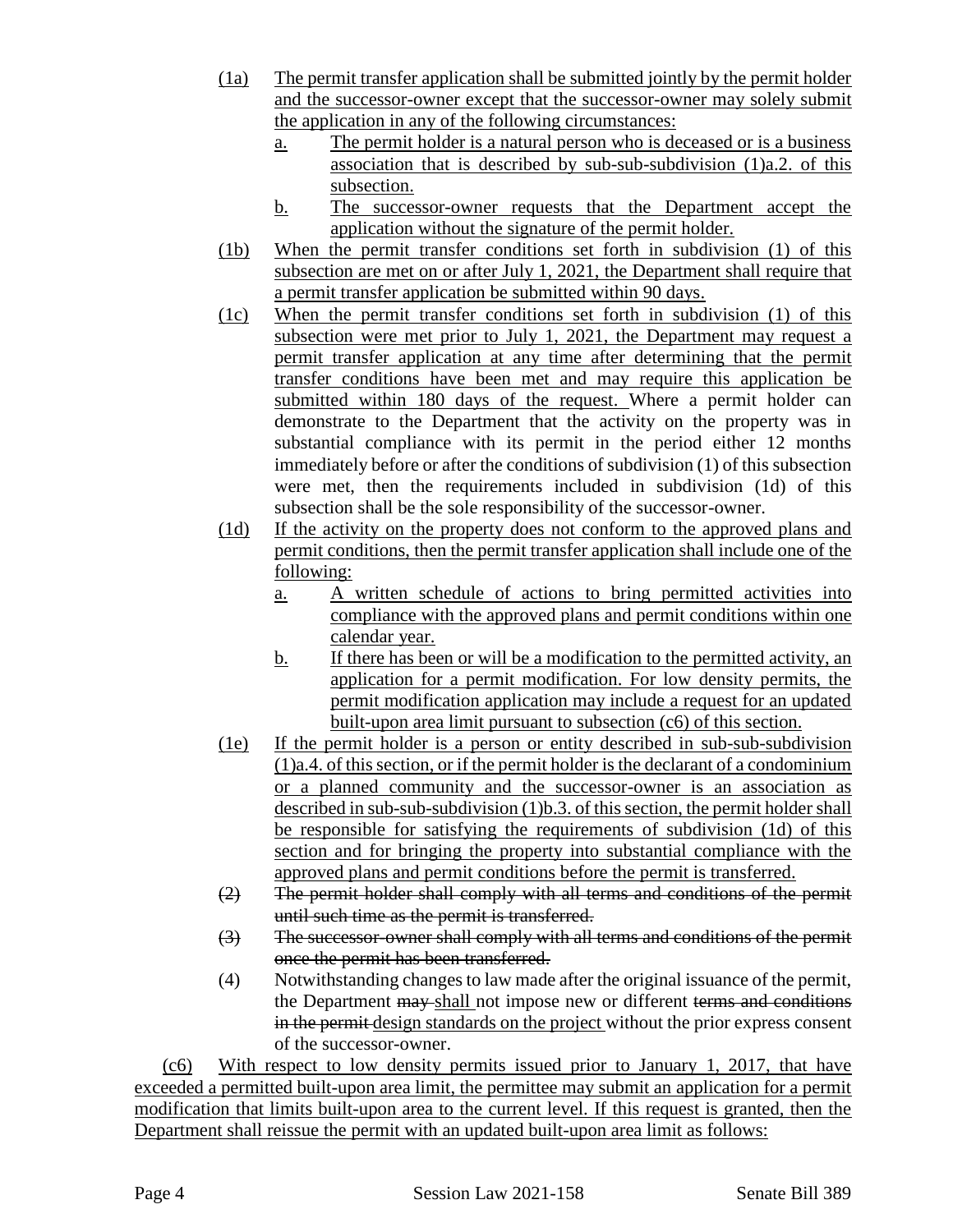- (1) If the built-upon area for the project is less than or equal to one hundred ten percent (110%) of the maximum allowable built-upon area for the low density permits, the Department shall issue an updated permit based on the current amount of built-upon area. The permittee shall include compliance with the updated built-upon area limit in the annual certification required by subsection (b4) of this section.
- (2) If the built-upon area exceeds one hundred ten percent (110%) of the maximum allowable built-upon area for low density permits at the time of permit issuance, then the Department shall require the permittee to mitigate the impacts of the excess built-upon area to the greatest extent practicable by the addition of one or more stormwater control measures on the property before issuing an updated permit.

…."

…

**SECTION 4.(b)** Low density stormwater certifications and approvals issued prior to September 1, 1995, are revoked as of January 1, 2022, and the built-upon area shall be considered as existing development for purposes of G.S. 143-214.7(a1). Any future development on the project or site shall comply with the requirements of G.S. 143-214.7 and any recorded deed restrictions.

**SECTION 4.(c)** G.S. 143-215.6A(a) reads as written:

"(a) A civil penalty of not more than twenty-five thousand dollars (\$25,000) may be assessed by the Secretary against any person who:

> (11) Violates or fails to act in accordance with  $G.S.$ 143-214.7(d1).G.S. 143-214.7."

### **CONFORM SEDIMENTATION AND EROSION CONTROL PROGRAM PENALTY REMISSION REQUEST TIME LINE**

**SECTION 5.(a)** G.S. 113A-64.2(a) reads as rewritten:

"(a) A request for remission of a civil penalty imposed under G.S. 113A-64 may be filed with the Commission within  $60-30$  days of receipt of the notice of assessment. A remission request must be accompanied by a waiver of the right to a contested case hearing pursuant to Chapter 150B of the General Statutes and a stipulation of the facts on which the assessment was based."

**SECTION 5.(b)** This section becomes effective October 1, 2021, and applies to penalties assessed on or after that date.

### **UST TRUST FUND PAYMENT REQUEST TIME LINE EXTENSION**

**SECTION 6.** G.S. 143-215.94E(k) reads as rewritten:

"(k) An owner, operator, or landowner shall request payment or reimbursement from the Commercial Fund for the cost of a task within one year after the completion of the task. The Department shall deny any request for payment or reimbursement of the cost of any task that would otherwise be eligible to be paid or reimbursed if the request is not received within 12 months after the later of the date on which the:

- (1) Department determines that the cost is eligible to be paid or reimbursed.
- (2) Task is completed.

If the Department determines after review of the request that additional information is required in order to determine payment eligibility, the Department may allow the applicant up to 30 days to respond to the request for additional information, and this additional response time shall not be included in determining whether a request met the 12-month deadline imposed by this section."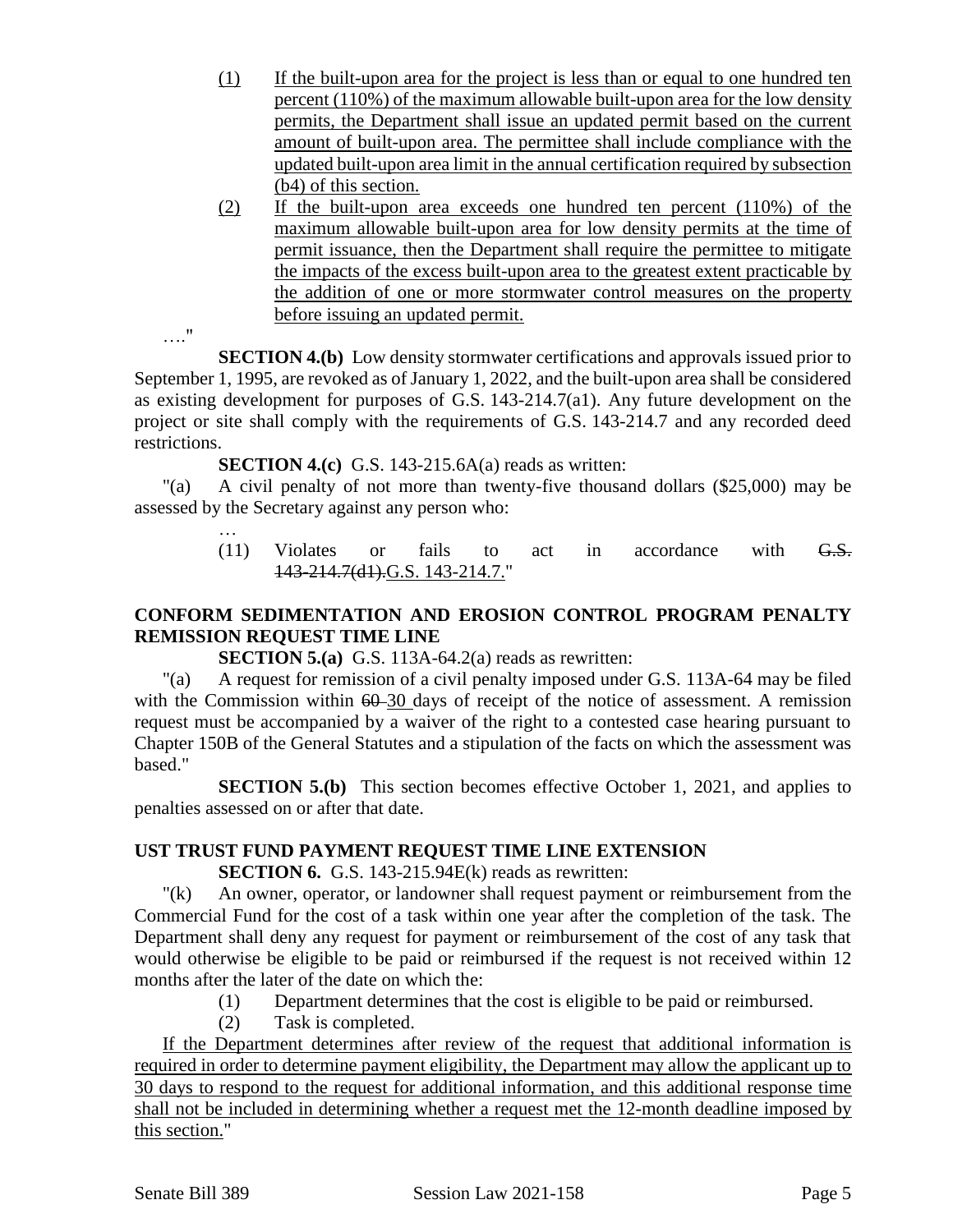## **MODIFY AND SIMPLIFY HAZARDOUS WASTE SITE NOTICES**

#### **SECTION 7.(a)** G.S. 130A-310.8 reads as rewritten:

#### "**§ 130A-310.8. Recordation of inactive hazardous substance or waste disposal sites.notices of environmental contamination and notices of restricted use.**

(a) After determination by the Department of the existence and location and general extent of contamination of an inactive hazardous substance or waste disposal site, the owner of the real property on which the site is located, within 180 days 90 days after official notice to the owner to do so, shall submit to the Department a survey plat of areas designated by the Department that has been prepared and certified by a professional land surveyor, and entitled "NOTICE OF INACTIVE HAZARDOUS SUBSTANCE OR WASTE DISPOSAL SITE". "NOTICE OF ENVIRONMENTAL CONTAMINATION." If the Notice is submitted pursuant to a remedial action plan approved by the Department for the property, the Notice may be entitled "NOTICE OF RESTRICTED USE." Where an inactive hazardous substance or waste disposal site is located on more than one parcel or tract of land, a composite map or plat showing all parcels or tracts may be recorded. The Notice shall include a legal description of the site that would be sufficient as a description in an instrument of conveyance, shall meet the requirements of G.S. 47-30 for maps and plats, and shall identify:

- (1) The location and dimensions of the disposal areas and areas of potential environmental concern exceeding unrestricted use standards as defined in G.S. 130A-310.65 with respect to permanently surveyed benchmarks.
- (2) The type, location, and quantity of hazardous substances known by the owner of the site to exist on the site.
- (3) Any restrictions approved by the Department on the current or future use of the site.

…

(e) When property that contains, or is a portion of, an inactive hazardous substance or waste disposal site is sold, leased, conveyed, or transferred, the deed or other instrument of transfer shall contain in the description section, in no smaller type than that used in the body of the deed or instrument, a statement that hazardous substances are present in environmental media at the property has been used as a hazardous substance or waste disposal site and, if applicable, that the property has been remediated under this Part with the approval of the Department by use of land use controls and a shall reference by book and page to the recordation of the Notice.

(f) A Notice of Inactive Hazardous Substance or Waste Disposal Site A Notice of Environmental Contamination or Notice of Restricted Use filed pursuant to this section may, at the request of the owner of the land, be cancelled by the Secretary after the hazards have been eliminated. If requested in writing by the owner of the land and if the Secretary concurs with the request, the Secretary shall send to the register of deeds of each county where the Notice is recorded a statement that the hazards have been eliminated and request that the Notice be cancelled of record. The Secretary's statement shall contain the names of the owners of the land as shown in the Notice and reference the plat book and page where the Notice is recorded.

(i) If a site subject to the requirements of this section is remediated pursuant to the requirements of Part 8 of Article 9 of Chapter 130A of the General Statutes, a Notice of Residual Contamination Restricted Use may be prepared and filed in accordance with G.S. 130A-310.71(a)(9), G.S. 130A-310.71(e) in lieu of a Notice prepared and filed pursuant to this section.of Residual Contamination."

**SECTION 7.(b)** G.S. 143-215.85A(g) reads as rewritten:

"(g) If a site subject to the requirements of this section is remediated pursuant to the requirements of Part 8 of Article 9 of Chapter 130A of the General Statutes, a Notice of Residual Contamination Restricted Use may be prepared and filed filed, with the approval of the Department and in accordance with G.S.  $130A-310.71(a)(9)$ , G.S. 130A-310.71(e) in lieu of a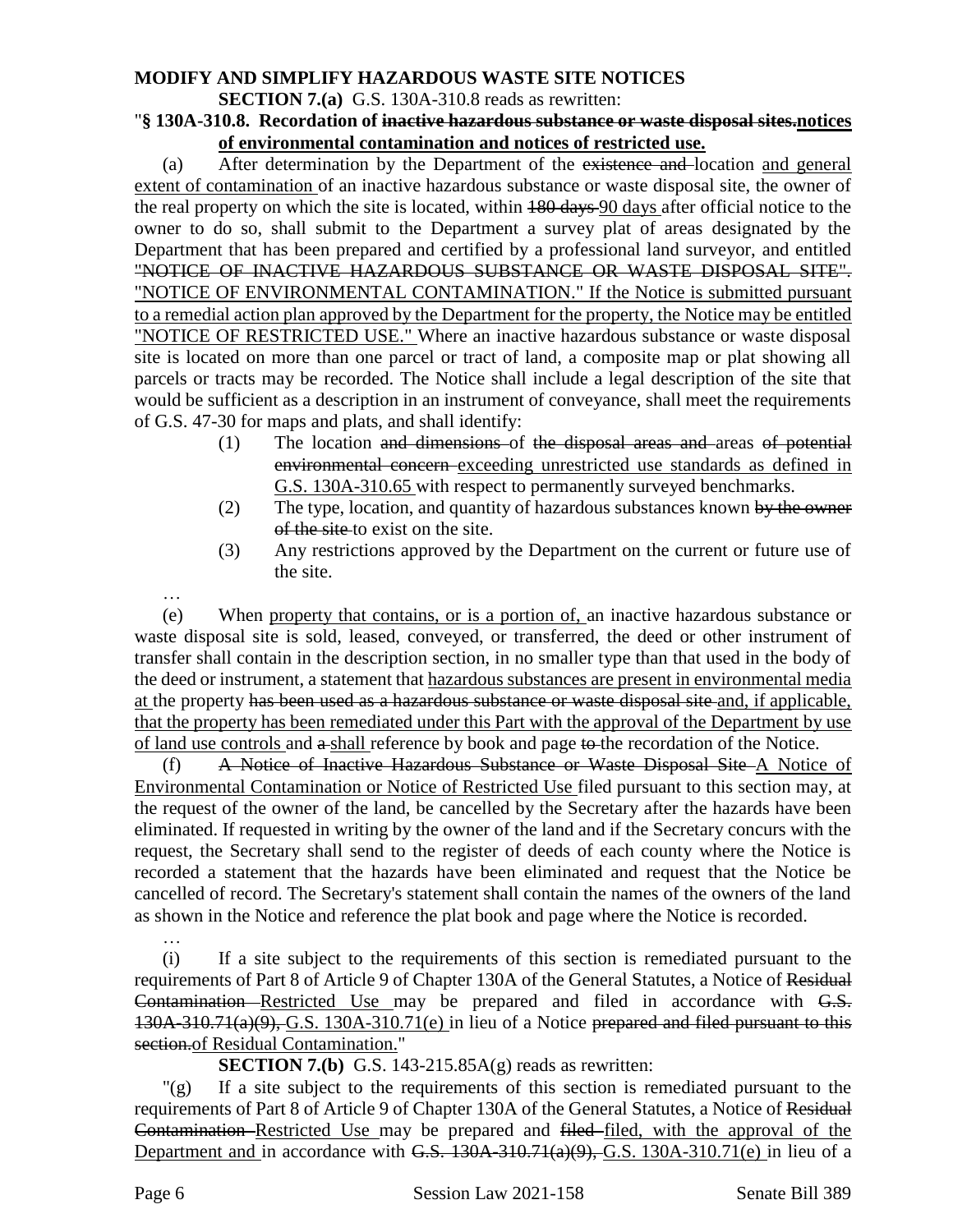Notice prepared and filed pursuant to this section.of Residual Contamination or a Notice of Oil or Hazardous Substance Discharge Site."

**SECTION 7.(c)** G.S. 143B-279.10(i) reads as rewritten:

"(i) If a site subject to the requirements of this section is remediated pursuant to the requirements of Part 8 of Article 9 of Chapter 130A of the General Statutes, a Notice of Residual Contamination Restricted Use may be prepared and filed in accordance with G.S. 130A  $310.71(a)(9)$ , G.S. 130A-310.71(e) in lieu of a Notice prepared and filed pursuant to this section.of Residual Contamination or a Notice of Contaminated Site."

#### **REVISE AND CLARIFY BASINWIDE WATER RESOURCES MANAGEMENT PLANS SECTION 8.** G.S. 143-215.8B reads as rewritten:

### "**§ 143-215.8B. Basinwide water quality resources management plans.**

(a) The Commission shall develop and implement a basinwide water quality resources management plan for each of the 17 major river basins in the State. In developing and implementing each plan, the Commission shall consider the cumulative impacts of all of the following:

- (1) All activities across a river basin and that impact surface or ground water quality, including all point sources and nonpoint sources of pollutants, including such as municipal wastewater facilities, industrial wastewater systems, septic tank systems, stormwater management systems, golf courses, farms that use fertilizers and pesticides for crops, public and commercial lawns and gardens, waste disposal sites, atmospheric deposition, and animal operations.
- (2) All water withdrawals and transfers into and from a river basin that are required to be registered under G.S. 143-215.22H.
- (b) Each basinwide water quality resources management plan shall:
	- (1) Provide that all point sources and nonpoint sources of pollutants jointly share the responsibility of reducing the pollutants in the State's waters in a fair, reasonable, and proportionate manner, using computer modeling and the best science and technology reasonably available and considering future anticipated population growth and economic development.
	- (2) If any of the waters located within the river basin are designated as nutrient sensitive waters, then the basinwide water quality resources management plan shall establish a goal to reduce the average annual mass load of nutrients that are delivered to surface waters within the river basin from point and nonpoint sources. The report on the status of those waters. In addition, the Commission shall establish a nutrient reduction goal for the nutrient or nutrients of concern that will result in improvements to water quality such that the designated uses of the water, as provided in the classification of the water under G.S. 143-214.1(d), are not impaired. The plan shall require report on the incremental progress toward achieving the goal. In developing the plan, the Commission shall determine and allow appropriate credit toward achieving the goal for reductions of water pollution by point and nonpoint sources through voluntary measures.
	- (3) Provide surface and ground water resources to the extent known by the Department, other withdrawals, permitted minimum instream flow requirements and evident needs, and pertinent information contained in local water supply plans and water shortage response plans.

(c) The Commission shall review and revise its 17 basinwide water quality resources management plans at least every 10 years to reflect changes in water quality, water quantity, improvements in modeling methods, improvements in wastewater treatment technology,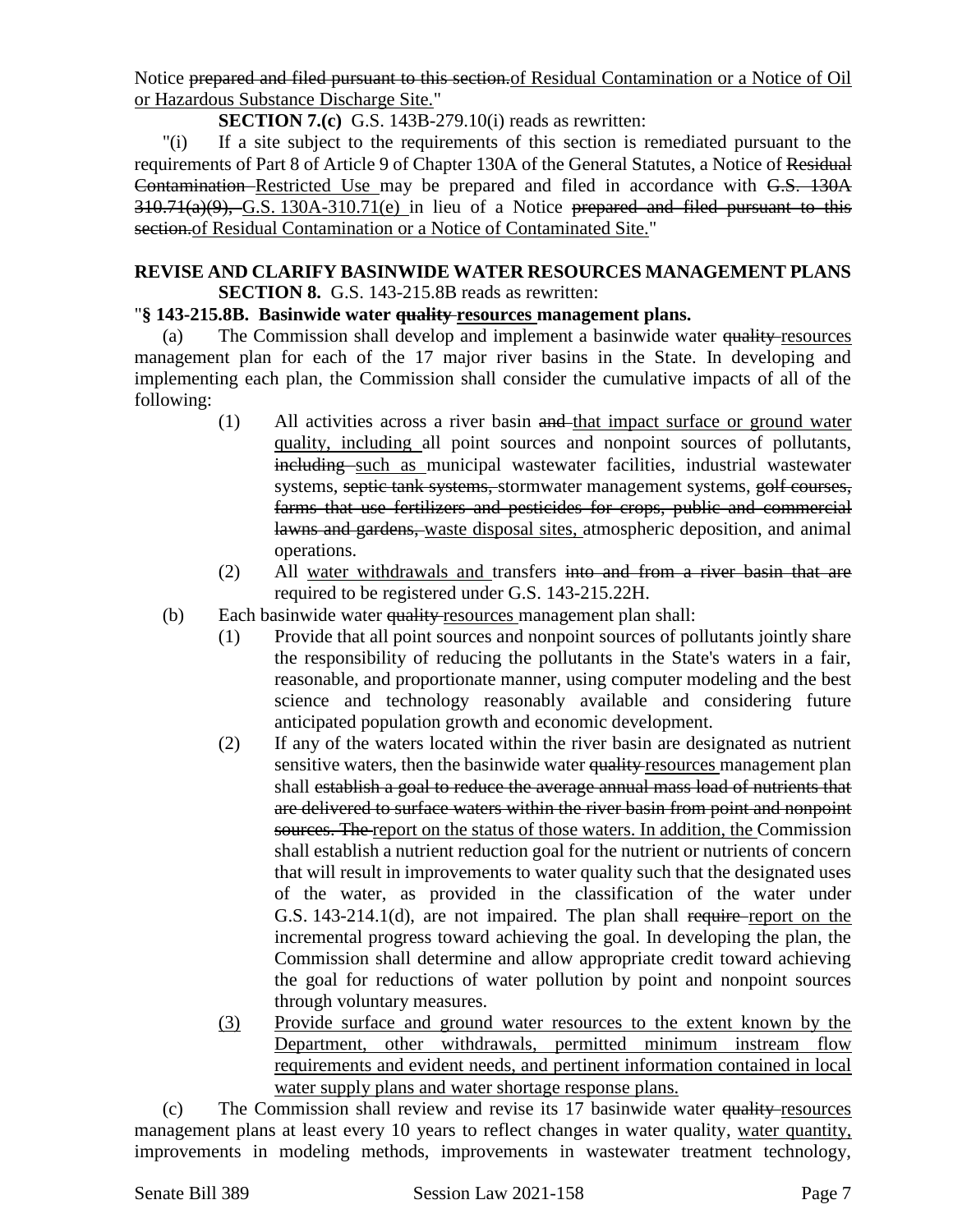advancements in water conservation and reuse, and advances in scientific knowledge and, as need-needed to support designated uses of water, modifications to management strategies. The Commission may also include critical basin issues as they arise in the report required in subsection (d) of this section.

(d) As a part of the report required pursuant to G.S. 143-355(p), the Commission and the Department shall each report on or before November 1 of each year on an annual basis even-numbered years to the Environmental Review Commission on the progress in developing and implementing basinwide water quality resources management plans and on increasing public involvement and public education in connection with basinwide water quality resources management planning. The report to the Environmental Review Commission by the Department shall include a written statement as to all concentrations of heavy metals and other pollutants in the surface waters of the State on water quality and quantity conditions that are identified in the course of preparing or revising the basinwide water quality resources management plans.

(e) A basinwide water quality resources management plan is not a rule and Article 2A of Chapter 150B of the General Statutes does not apply to the development of basinwide water quality resources management plans. Any water quality standard or classification and any requirement or limitation of general applicability that implements a basinwide water quality resources management plan is a rule and must be adopted as provided in Article 2A of Chapter 150B of the General Statutes.

(f) For the purposes of this section, the 17 major river basins will be defined as the North Carolina portion of the following United States Geological Survey cataloging units:

- (1) Pasquotank: 03010205.
- (2) Broad River: 03050105.
- (3) Cape Fear River: 03030002, 03030003, 03030004, 03030005, 03030006, and 03030007.
- (4) Catawba River: 03050101, 03050102, and 03050103.
- (5) Chowan River: 03010201, 03010202, 03010203, and 03010204.
- (6) French Broad River: 06010105, 06010106, and 06010108.
- (7) Hiwassee River: 06020002 and 06020003.
- (8) Little Tennessee River: 06010202, 06010203, and 06010204.
- (9) Lumber River: 03040203, 03040204, 03040206, and 03040208.
- (10) Neuse River: 03020201, 03020202, 03020203, and 03020204.
- (11) New River: 05050001.
- (12) White Oak: 03020301 and 03020302.
- (13) Roanoke River: 03010102, 03010103, 03010104, 03010106, and 03010107.
- (14) Savannah River: 03060101 and 03060102.
- (15) Tar-Pamlico River: 03020101, 03020102, 03020103, 03020104, and 03020105.
- (16) Watauga River: 06010103.
- (17) Yadkin-Pee Dee River: 03040101, 03040102, 03040103, 03040104, 03040105, 03040201, and 03040202."

### **CORRECT INACCURATE STATUTORY REFERENCE**

#### **SECTION 9.** G.S. 148-10 reads as rewritten:

#### "**§ 148-10. Department of Environmental Quality Department of Public Safety to supervise sanitary and health conditions of prisoners.**

The Department of Environmental Quality Public Safety shall have general supervision over the sanitary and health conditions of the central prison, over the prison camps, or other places of confinement of prisoners under the jurisdiction of the Division of Adult Correction and Juvenile Justice of the Department of Public Safety, and shall make periodic examinations of the same and report to the Division of Adult Correction and Juvenile Justice of the Department of Public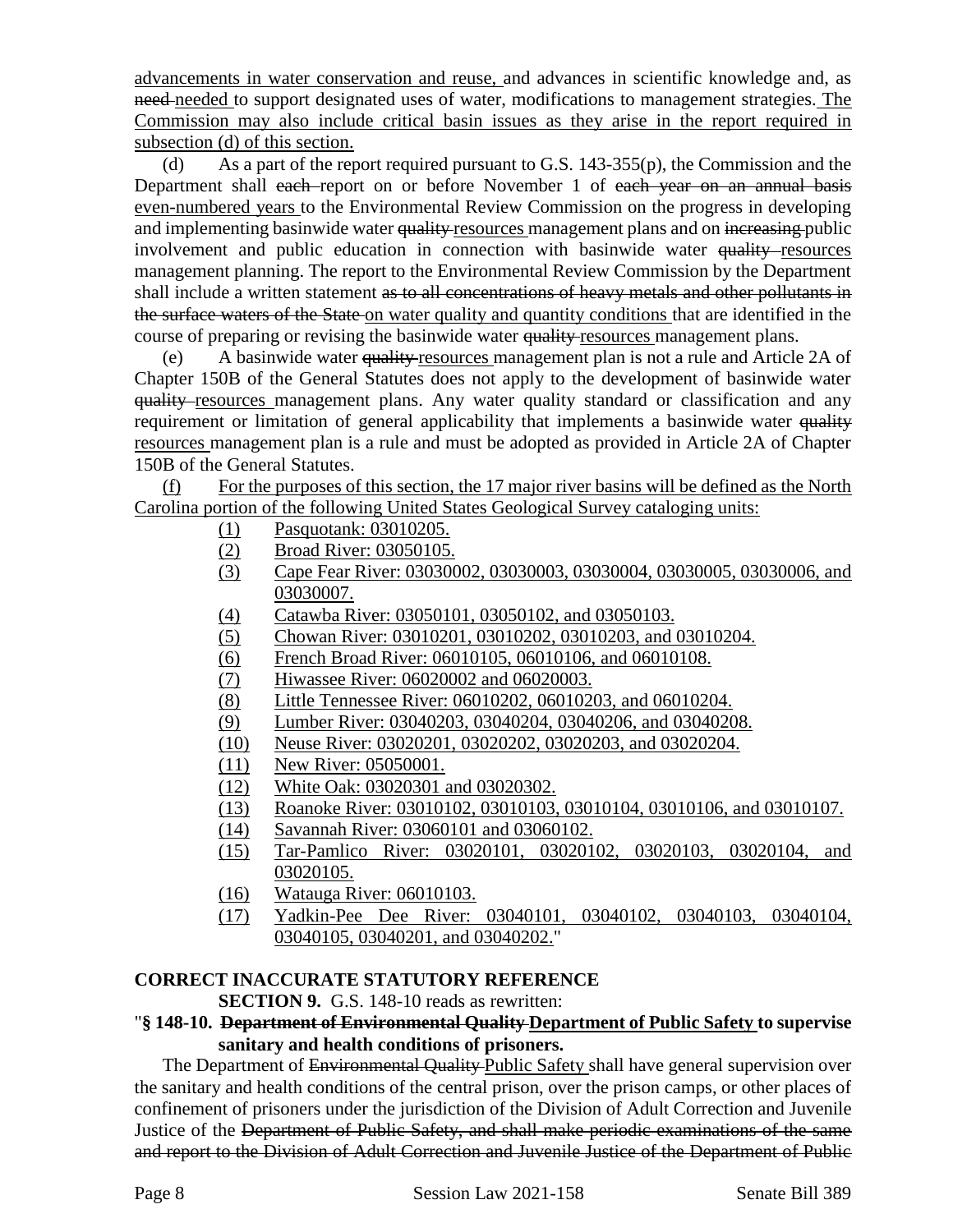Safety the conditions found there with respect to the sanitary and hygienic care of such prisoners.Department."

### **MODIFY NOTICE REQUIREMENT FOR SEDIMENTATION AND EROSION CONTROL PROGRAM VIOLATIONS**

**SECTION 10.(a)** G.S. 113A-61.1(c) reads as rewritten:

"(c) If the Secretary, a local government that administers an erosion and sedimentation control program approved under G.S. 113A-60, or other approving authority determines that the person engaged in the land-disturbing activity has failed to comply with this Article, the Secretary, local government, or other approving authority shall immediately serve a notice of violation upon that person. The notice may be served by any means authorized under G.S. 1A-1, Rule 4. A notice of violation shall specify a date by which the person must comply with this Article and inform the person of the actions that need to be taken to comply with this Article. Any person who fails to comply within the time specified is subject to additional civil and criminal penalties for a continuing violation as provided in G.S. 113A-64. If the person engaged in the land-disturbing activity has not received a previous notice of violation under this section, the Department, local government, or other approving authority shall deliver the notice of violation in person and shall offer assistance in developing corrective measures. Assistance may be provided by referral to a technical assistance program in the Department, referral to a cooperative extension program, or by the provision of written materials such as Department guidance documents. If the Department, local government, or other approving authority is unable to deliver the notice of violation in person within 15 days following discovery of the violation, the notice of violation may be served in the manner prescribed for service of process by G.S. 1A-1, Rule 4, and shall include information on how to obtain assistance in developing corrective measures."

**SECTION 10.(b)** This section becomes effective October 1, 2021.

### **REVISE SEDIMENTATION AND EROSION CONTROL STOP WORK ORDER PROCEDURES**

**SECTION 11.(a)** Subsections (f) and (h) of G.S. 113A-65.1 are repealed. **SECTION 11.(b)** This section becomes effective October 1, 2021.

# **BROADEN ACCESS TO DEPARTMENT OF NATURAL AND CULTURAL RESOURCES LIBRARY FOR THE BLIND AND PHYSICALLY HANDICAPPED**

**SECTION 12.** G.S. 125-2(9) reads as rewritten:

"(9) To provide library services to blind and physically handicapped readers of North Carolina who are unable to use standard print materials by making available to them books and other reading materials in braille, or sound recordings or any other medium used by the blind and physically handicapped; accessible to those readers; to enter into contracts and agreements with appropriate libraries and other organizations for the purposes of serving the blind and physically handicapped; these readers; to enter into contracts with library agencies of other states for providing library service to the blind and physically handicapped of these readers in those states, provided adequate compensation is paid for such service and such contract is otherwise advantageous to this State."

### **CLARIFY DNCR NAMING RIGHTS**

**SECTION 12.5.** G.S. 121-4(1) reads as rewritten:

"(1) To accept gifts, devises, and endowments for purposes which fall within the general legal powers and duties of the Department. Unless otherwise specified